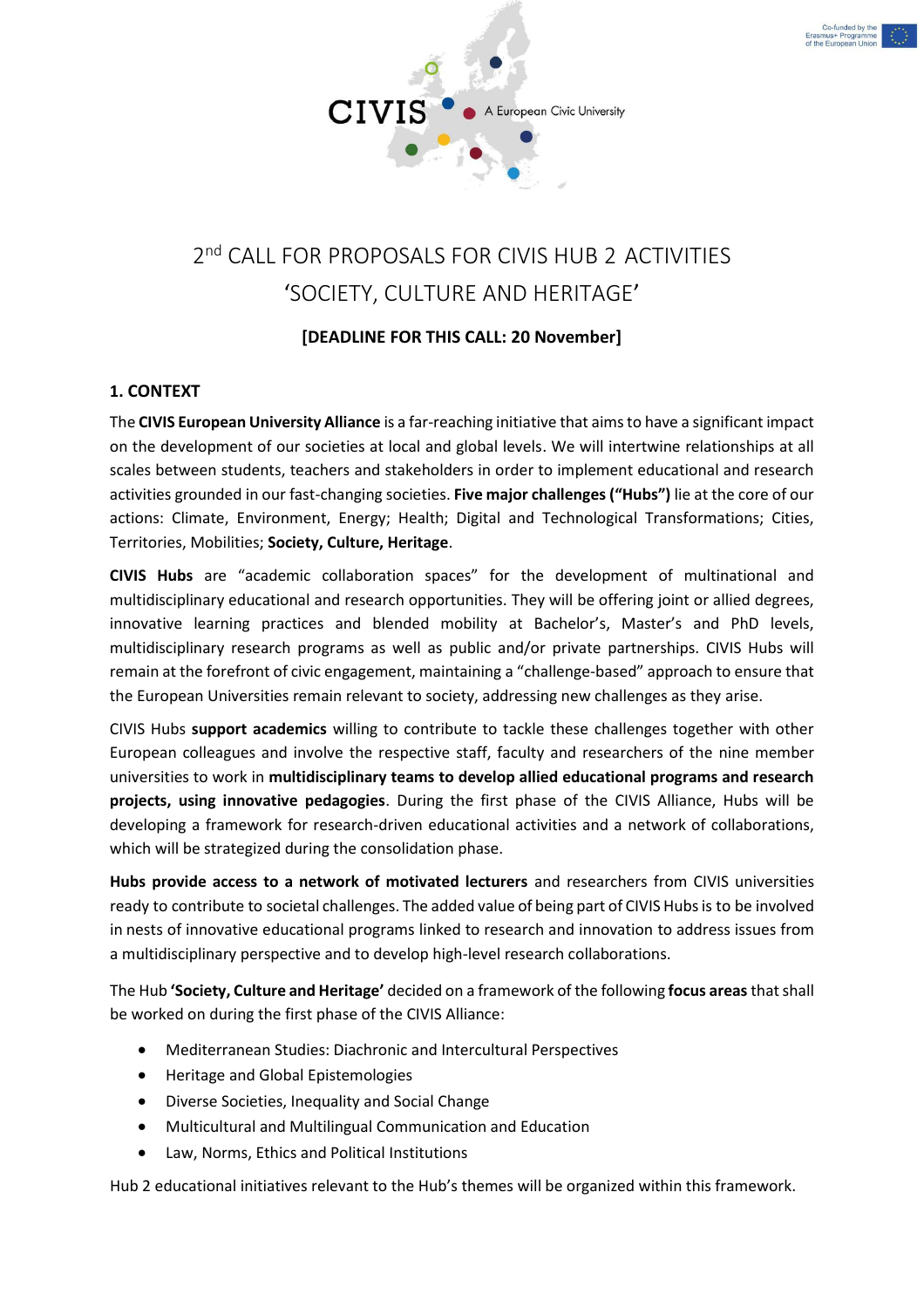



# **2. HUB 2 'SOCIETY, CULTURE AND HERITAGE' – 2 nd CALL FOR ACTIVITIES**

**We welcome proposals for activities relevant to the Hub's themes.** Proposed activities may include courses, summer schools, workshops, semesters, project supervision and research exchanges; they may involve educational projects with students as well as workshops/meetings of academic staff to develop future activities together with partners from CIVIS universities.

While the Hub Council especially encourages proposals for activities that **increase student mobility**, it also agreed on **prioritizing allied programs** with a long-term perspective for this Call. In addition, for this Call, activities are prioritized that stem from the field of **social sciences** (including, among others, sociology, political science, law, psychology, economics) or address corresponding focus areas. In this context, projects with **contacts to African partners** are a particular focus of attention.

At least one allied multidisciplinary educational program shall be established within the Hub by the end of 2022; initiatives could involve:

• Allied programs

Programs at Bachelors, Masters or PhD level in which 3 or more CIVIS partners are co-teachers for the majority of courses. This can be an existing program at a CIVIS partner university with a majority of courses which are modified to include co-teachers from CIVIS partners (A starting point could be, for example, a multilateral M.A. program, that can be built on existing programs between CIVIS partners: Partners are asked to take an inventory of programs to see if they could be expanded to an allied program, and work on modules as building blocks).

• Allied semesters/micro-programs

This is a semester or "micro-program" (smaller units like courses and modules combined into 'microprogrammes' with a certification possibility to offer CIVIS students flexible learning pathways) at Bachelors, Masters or PhD level, in which 3 or more CIVIS partners are co-teachers for several courses. This can be an existing semester at a CIVIS partner university that includes several courses which are modified to include co-teachers from CIVIS partners.

• Allied courses

These are individual courses or packages of courses which a student can use as part of her/his education at Bachelors, Masters or PhD level in which 3 or more CIVIS partners are co-teachers. These can be existing courses at a CIVIS partner which are modified to include co-teachers from CIVIS partners.

# **We welcome proposals based on two types of initiatives:**

- **1)** Activities which are **"ready to go"** (e. g. allied teaching projects within the current academic year 2021–22)\* that comply with the eligibility criteria below. For these activities CIVIS offers branding, networks and support as well as student and staff mobilities.
- 2) Activities at the **"planning stage"** for which planning within the current academic year is needed, especially for long-term educational projects. For these activities CIVIS offers networks and support as well as staff mobilities enabling members to meet to exchange ideas and work together on the implementation of allied/joint teaching projects.

*\* Please Note: CIVIS financial support is available until August 2022. However, long-term visions for a second funding phase are encouraged.*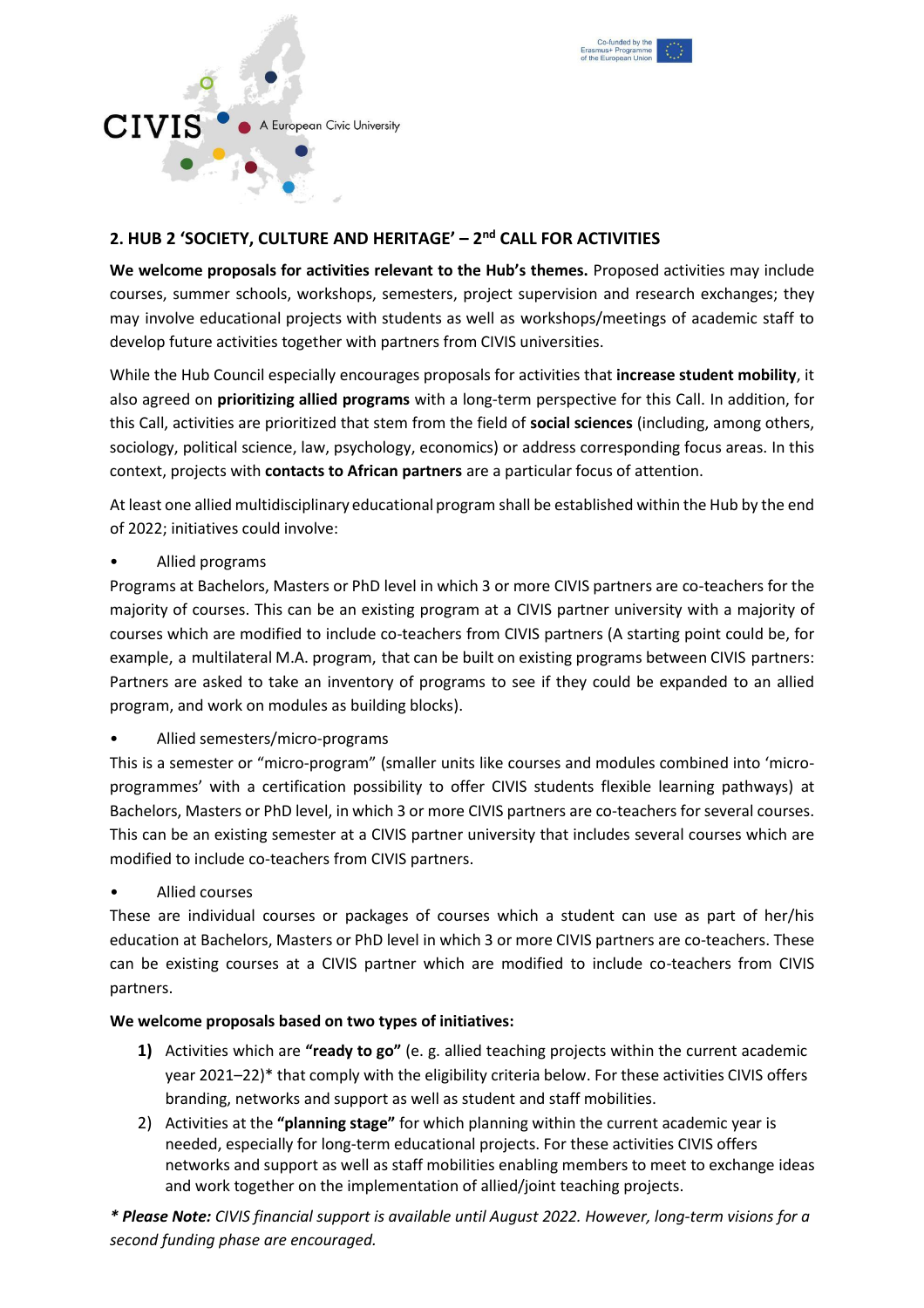



# **Eligibility criteria**:

The following criteria **must** be fulfilled:

- Activities must involve 3 or more CIVIS partner universities. (*To find partners, you may use the Airtable "CIVIS Initiatives": https://airtable.com/shrsxhlQJUPauE72i)*
- Activities must be directly relevant to the Hub 2 theme: Society, culture and heritage

Hub 2 initiatives will be organized within the framework of the following **focus areas**:

- Mediterranean Studies: Diachronic and Intercultural Perspectives
- Heritage and Global Epistemologies
- Diverse Societies, Inequality and Social Change
- Multicultural and Multilingual Communication and Education
- Law, Norms, Ethics and Political Institutions

#### **Evaluation criteria**:

The following criteria will be **prioritized**:

- Transdisciplinary challenge-based activities
- Academic initiatives with a long-term perspective for the development of allied teaching projects/programmes, for example implementation of activities in existing Master's programmes
- activities that stem from the field of social sciences or address corresponding focus areas
- Academic initiatives for which Mediterranean/African partners have been identified (with assistance from CIVIS WP5; see [https://civis.eu/en/activities/civis-calls/call-for-proposals](https://civis.eu/en/activities/civis-calls/call-for-proposals-seed-funding-for-joint-projects-with-civis-african-partner-universities)[seed-funding-for-joint-projects-with-civis-african-partner-universities](https://civis.eu/en/activities/civis-calls/call-for-proposals-seed-funding-for-joint-projects-with-civis-african-partner-universities))
- Activities with societal outreach (as, for example, Civic engagement initiatives tied to Open Lab activities; see [https://civis.eu/en/activities/civis-openlab\)](https://civis.eu/en/activities/civis-openlab))
- Academic initiatives which also stimulate research collaboration

**Further criteria** for selection are transversal CIVIS goals:

- Multilingualism
- Innovative pedagogies (see [https://civis.eu/en/news/civis-publishes-a-handbook-on](https://civis.eu/en/news/civis-publishes-a-handbook-on-innovative-pedagogies-ways-into-the-process-of-learning-transformation)[innovative-pedagogies-ways-into-the-process-of-learning-transformation](https://civis.eu/en/news/civis-publishes-a-handbook-on-innovative-pedagogies-ways-into-the-process-of-learning-transformation) s)

# **Proposals must be submitted using the following link:**

<https://civis.smapply.io/>

**Please submit the completed application by 20 November 2021.**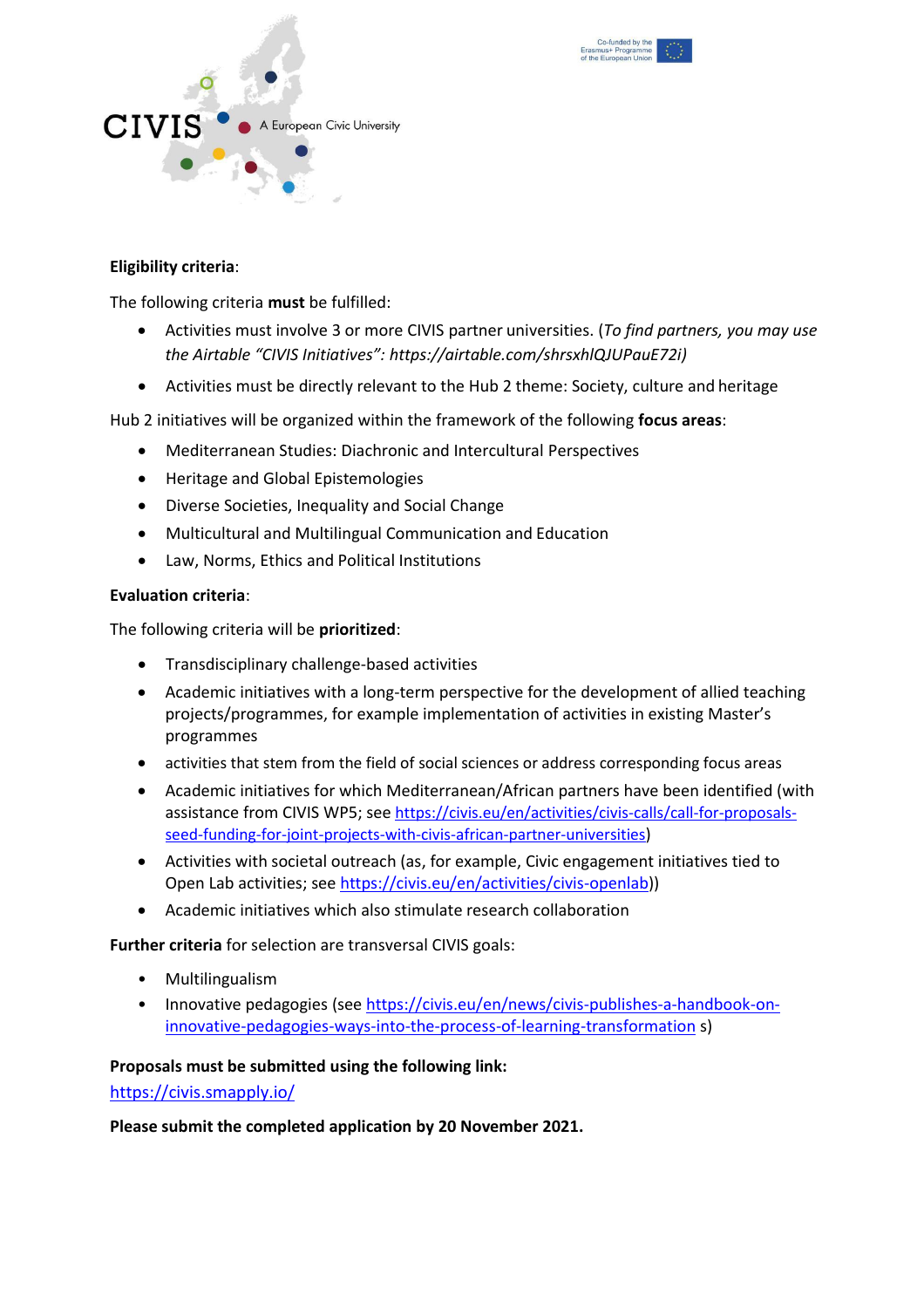



The Hub Council will make recommendations by the end of November to the CIVIS Steering Committee as to which courses and/or activities will be part of Hub 2 for the current academic year.

If you need support for finding partners or guidance on CIVIS approach, please contact the Hub 2 Council members at your university or the chairpersons of the Hub 2 Council:

Chairpersons

- Dorothee Kimmich: [dorothee.kimmich@uni-tuebingen.de](mailto:dorothee.kimmich@uni-tuebingen.de)
- Theodora Antonopoulou: [antono@phil.uoa.gr](mailto:antono@phil.uoa.gr)

Aix-Marseille université

- Jean-Christophe Sourisseau: [jean-christophe.sourisseau@univ-amu.fr](mailto:jean-christophe.sourisseau@univ-amu.fr)
- Karima Dirèche-Slimani: [karima.direche-slimani@univ-amu.fr](mailto:karima.DIRECHE-SLIMANI@univ-amu.fr)

National and Kapodistrian University of Athens

- Theodora Antonopoulou: [antono@phil.uoa.gr](mailto:antono@phil.uoa.gr)
- Vassiliki Chyssanthopoulou: [vchrys@phil.uoa.gr](mailto:vchrys@phil.uoa.gr)

Universitatea din București

- Bogdan Stefanescu: [bogdan.stefanescu@lls.unibuc.ro](mailto:bogdan.stefanescu@lls.unibuc.ro)
- Ioana Fruntelata: [ioana.fruntelata@litere.unibuc.ro](mailto:ioana.fruntelata@litere.unibuc.ro)
- Cătălin Lazăr: [catalin.lazar@icub.unibuc.ro](mailto:catalin.lazar@icub.unibuc.ro)

Université libre de Bruxelles

- Athéna Tsingarida: [athena.tsingarida@ulb.be](mailto:athena.tsingarida@ulb.be)
- Helga Mitterbauer: [helga.mitterbauer@ulb.be](mailto:Helga.mitterbauer@ulb.be)

University of Glasgow

• Kate Oakley: [kate.oakley@glasgow.ac.uk](mailto:kate.oakley@glasgow.ac.uk)

Universidad Autonóma de Madrid

- Javier Salido: [javier.salido@uam.es](mailto:javier.salido@uam.es)
- Marta Sandoval Mena: [marta.sandoval@uam.es](mailto:marta.sandoval@uam.es)

Sapienza Univerisità di Roma

- Maria Cristina Marchetti: [mc.marchetti@uniroma1.it](mailto:mcmarchetti@uniroma1.it)
- Paolo Carafa: [paolo.carafa@uniroma1.it](mailto:paolo.carafa@uniroma1.it)

Stockholms universitet

- Anna Bortolozzi: [anna.bortolozzi@arthistory.su.se](mailto:anna.bortolozzi@arthistory.su.se)
- Susanne Tienken: [susanne.tienken@tyska.su.se](mailto:susanne.tienken@tyska.su.se)

Eberhard Karls Universität Tübingen

- Dorothee Kimmich: [dorothee.kimmich@uni-tuebingen.de](mailto:dorothee.kimmich@uni-tuebingen.de)
- Thomas Thiemeyer: [thomas.thiemeyer@uni-tuebingen.de](mailto:thomas.thiemeyer@uni-tuebingen.de)

Student representatives

- Ornella Antonino (Tübingen): [ornella.antonino@student.uni-tuebingen.de](mailto:ornella.antonino@student.uni-tuebingen.de)
- Anastasia Petropoulou (Athens): [anpetrop@phil.uoa.gr](mailto:anpetrop@phil.uoa.gr)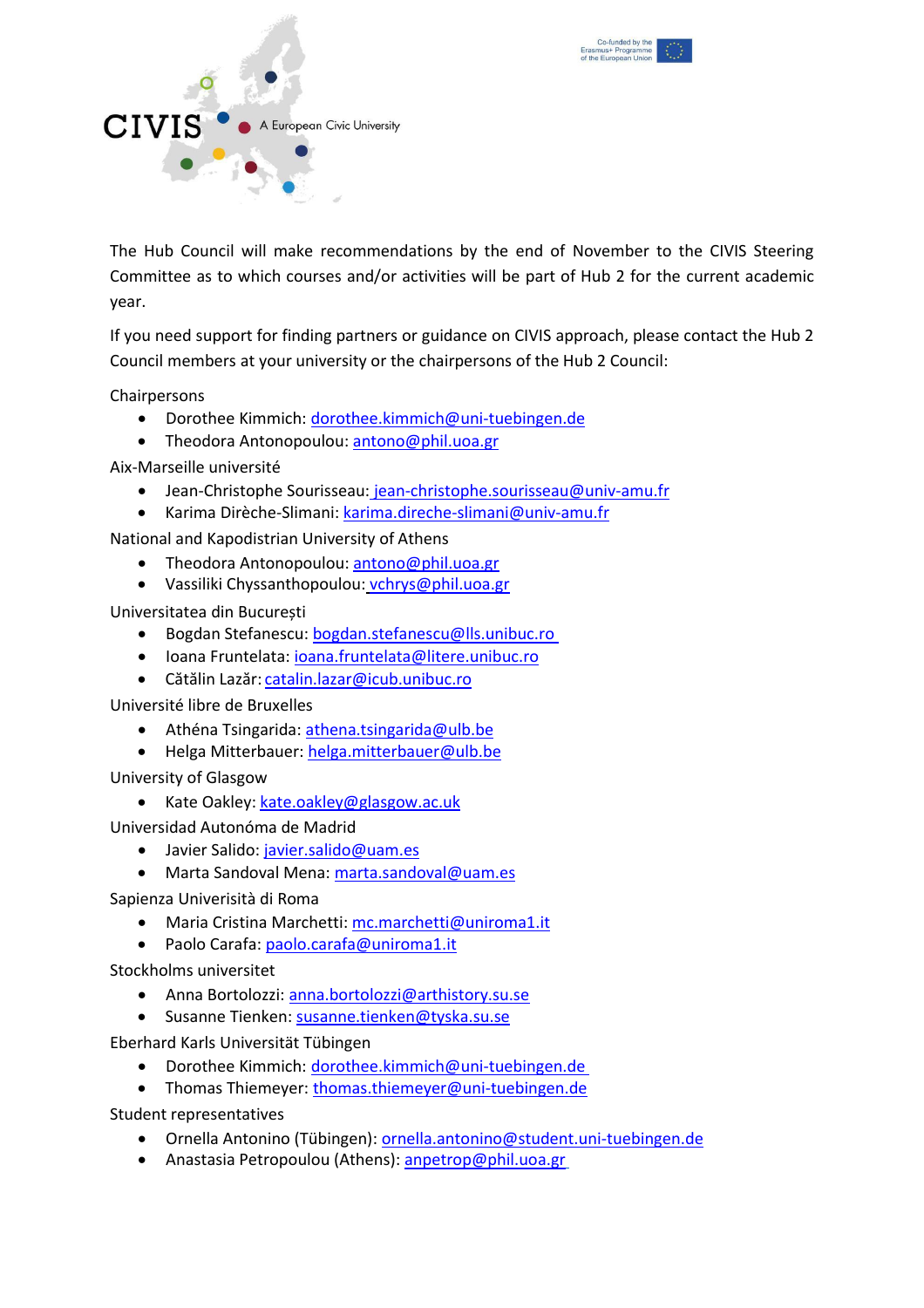



#### **APPENDIX**

#### **ELIGIBLE COSTS WITHIN THE FRAMEWORK OF THE HUB**

- Student mobility (unit costs; see below)
- Staff mobility (no unit costs; see below)
- Staff costs (according to each university's practices; see below)

*Please note: No other costs (e.g. equipment budget, teaching hours, overhead costs, ...) can be financed by CIVIS Hubs.*

# **ELIGIBLE COSTS FOR MOBILITY**

- CIVIS only finances travel costs and allowances for students and/or academics staff for short term mobility (students: two days to two months; academics: max. 1-2weeks)
- Student mobility will be financed according to the unit cost established in CIVIS Consortium Agreement (see below).
- Academic staff mobility could include training activities with students and activities to develop future joint initiatives
- Academic staff mobility will be financed according to each institution's usual practices
- Limitations as to the numbers of funded mobilities of students or academic staff may apply, subject to availability of funds.

Please note: No Hub budget is allocated for virtual/digital mobility. (For CIVIS "Virtual Mobilities" see [https://civis.eu/en/activities/civis-calls/civis-virtual-mobilities-1st-call-for-proposals\)](https://civis.eu/en/activities/civis-calls/civis-virtual-mobilities-1st-call-for-proposals)

# **ELIGIBLE COSTS FOR STAFF**

- CIVIS can finance staff costs ('incentives') related to the implementation of activities, in particular the development of programs and degrees, according to each university's internal regulations and to the Hub's allocated budget
- Funding of staff costs is to be allocated to the development of physical, virtual or blended courses, modules and programs and cannot be used for mobility (travels and subsistence)
- The Hub Council and the Steering Committee will select and accept the budget corresponding to the quality and level to reach CIVIS objectives
- The Hub Council may decide if the coordinator of a project will receive the funds or if universities participating in an activity receive an equal amount of funds
- Funding per activity could range between 1000-8000 €
- Each CIVIS University involved should validate the project and staff costs before start. The university responsible for coordinating the activity is also in charge of financial reporting unless otherwise agreed
- All staff costs must follow reporting rules of the European Commission: real costs and timesheets need to be provided to prove the work and a direct link to the project's activities and objectives